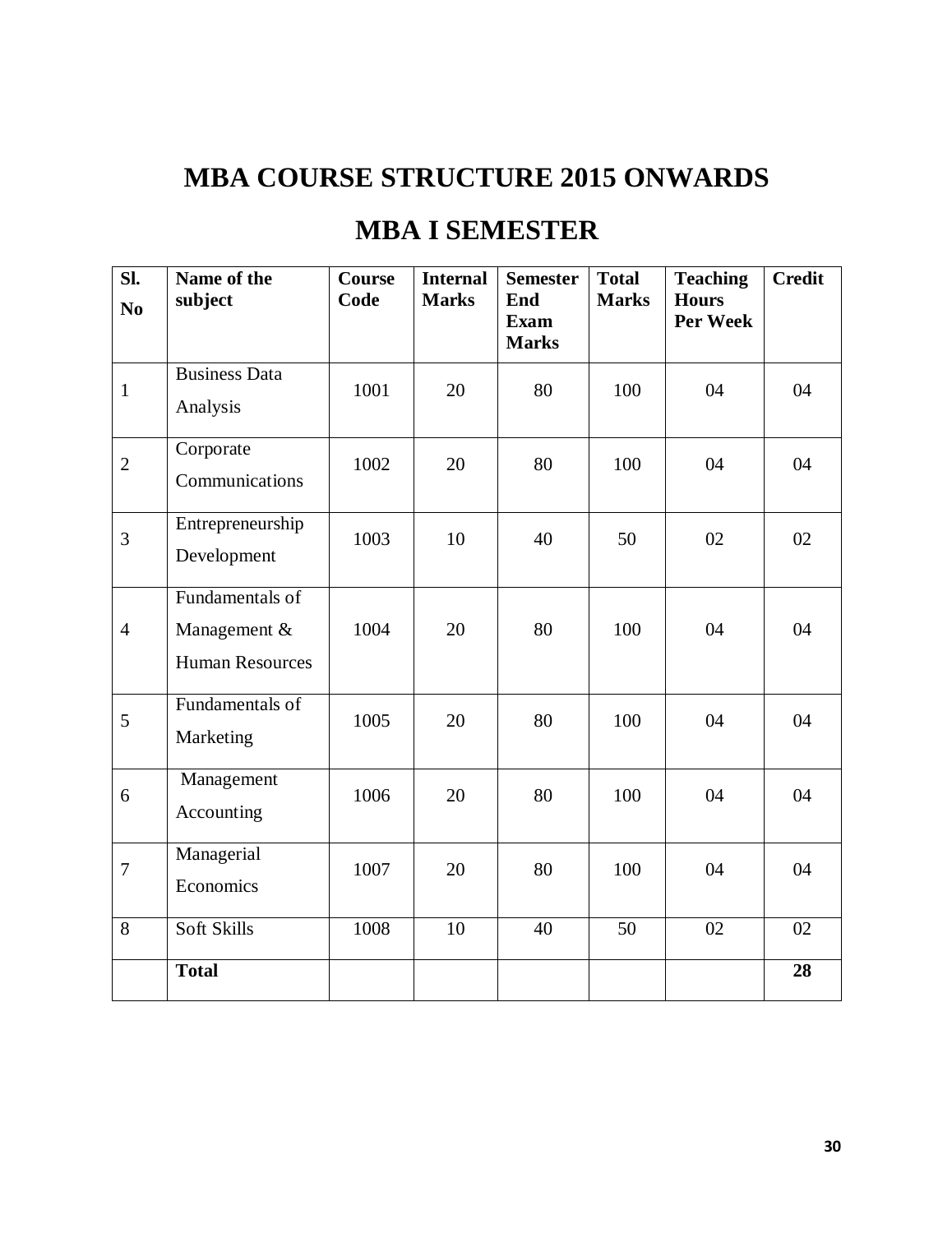## **BUSINESS DATA ANALYSIS**

| <b>Subject Code: 1001</b>    | Credits: 4                |
|------------------------------|---------------------------|
| <b>Contact Hours: 60 hrs</b> | <b>Weekly hours: 4</b>    |
| <b>External Marks: 80</b>    | <b>Internal Marks: 20</b> |
|                              |                           |

#### **Objective:**

- 1. To provide basic ideas on various statistical tools and techniques for decision making
- 2. To equip the students with techniques for data analysis

#### **Expected Outcome**:

1. To enable the students with a skill of data analysis and decision making.

### **Module 1**

#### **Mathematics for Managers 12 hours**

Functions, Determinants and matrices, Progressions- Applications in Business, Limits and derivatives(except trigonometric functions) Meaning of limits, meaning of Derivatives, Working rules of derivatives, application of derivatives to business  $\&$  economics – marginal cost, marginal revenue, maximization  $\&$  minimization using second order derivative (Emphasis on cost and revenue functions)

### **Module 2 12 hours**

**Introduction to Statistics**, Data collection methods, classification and tabulation, frequency distribution, Graphs and diagrams, its analysis.

### **Module 3 12 hours**

**Measures of Central Tendency:** Arithmetic Mean, Geometric Mean, Combined Mean, Weighted Mean & Harmonic mean, Median, Mode (Grouped & ungrouped data) **Measures of Dispersion:** Range, Interquatile Range, Standard deviation, Coefficient of Variation Only Introduction to skewness & kurtosis

## **Module 4 14 hours**

**Probability & Probability Distributions:** Counting Techniques (Permutation & Combinations), Random Variable, Basic concepts of probability, basic rules of probability (Addition, multiplication law), conditional probability

#### **31**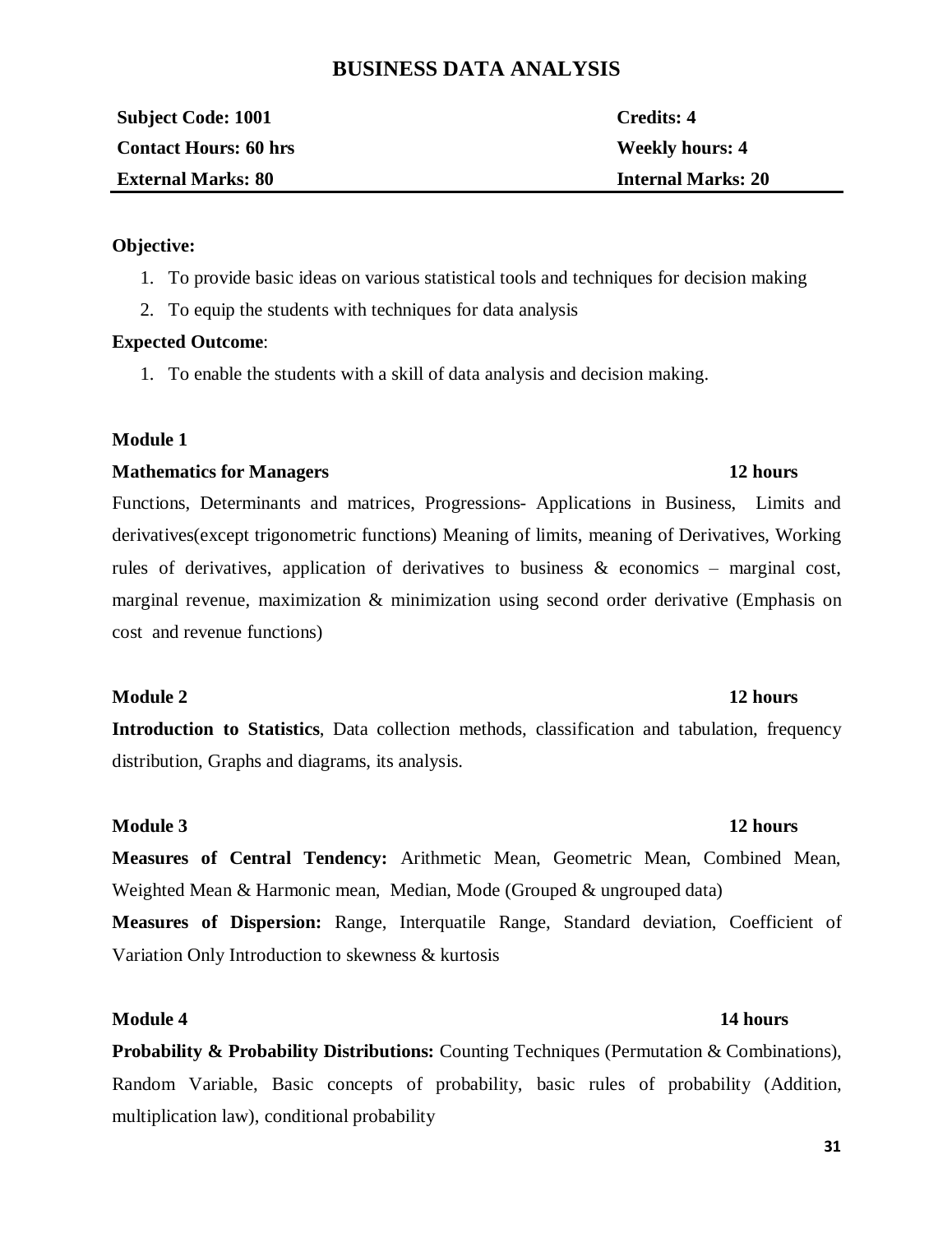Discrete & continuous variables, commonly used probability distributions, Binomial, Poisson, Normal and their characteristics.

## **Module 5 12 hours**

**Correlation:** Types of correlation, Correlation & Causation, Scatter Diagram, Karl Pearson's Coefficient of correlation (for ungrouped data only), Rank correlation. **Regression:** Simple Regression, Method of Least Squares, Regression Coefficients

## **Activities**

- 1. Case lets using MS Excel
- 2. Frequency analysis & graphs Using MS- Excel 2 hours)
- 3. Operations workouts

## **Recommended Readings:**

## **Essential Reading:**

- 1. Business Statistics- 3<sup>rd</sup> edition, G. C. Beri, Tata McGraw Hill
- 2. Mathematics and Statistics for Management, Revised Edition 2013, P. k. Mittal, B. G. Sathyaprasad, M. K. Pradeep kumar Rao, Himalaya Publishing House.

## **Suggested Reading:**

- 1. Statistics For Management, Reprint 2010, Anand Sharma, Himalaya Publishing House
- 2. Fundamentals of Statistics,  $6<sup>th</sup>$  Edition, S.C. Gupta, Himalaya Publishing House
- 3. Statistics for Management.  $5<sup>th</sup>$  Edition, Levin &Rubin, Prentice Hall of India
- 4. Quantitative Techniques for Business Managers, 1<sup>st</sup> Edition, R. K. Bhardwaj, Anuradha R. Chetiya, Kakli Majumdar, Himalaya Publishing House
- 5. Quantitative Techniques For Managerial decisions, Second Edition, U. K. Srivastava,
- 6. G. V. Shenoy & S. C. Sharma, New Age International Publication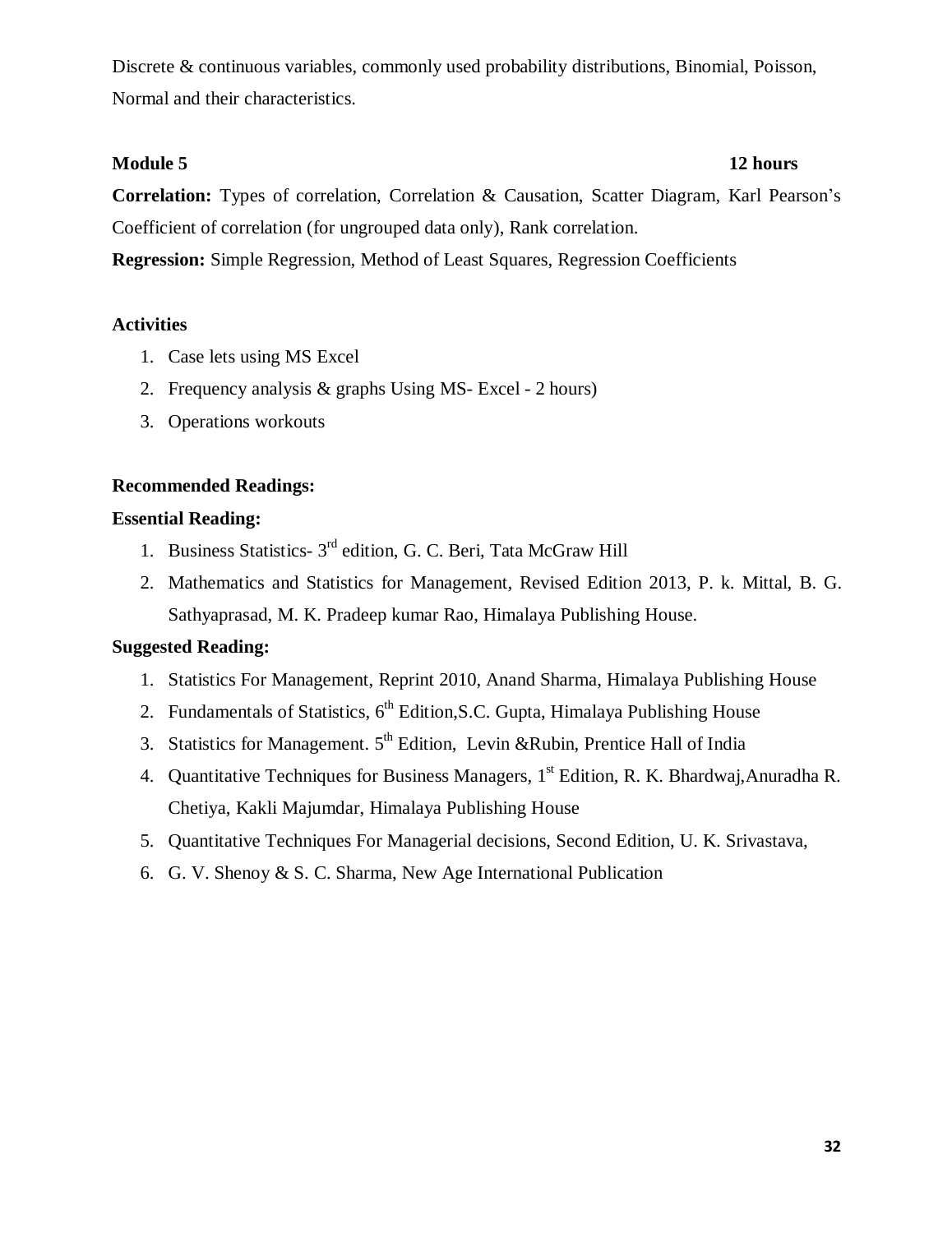## **CORPORATE COMMUNICATION**

| <b>Subject Code: 1002</b>    | Credits: 4                |
|------------------------------|---------------------------|
| <b>Contact Hours: 60 hrs</b> | <b>Weekly hours: 4</b>    |
| <b>External Marks: 80</b>    | <b>Internal Marks: 20</b> |

#### **Objectives:**

- 1. To develop importance of the process of effective communication.
- 2. To enable students to speak confidently interpersonally as well as in large groups

### **Expected Outcome**:

1. Effective personal and professional communication skills.

## **Module 1** 15 hours

### **Theory of Communication**

**Concept of Communication** – Meaning, Definition, Purpose of communication, Process – with diagram and feedback. Characteristics and importance of communication. 7 C's of Communication.

Principles of effective communication – Simplicity, Face to face communication, use of feedback, listening with understanding, Conducive environment, You factor, Awareness of audience.

Types/forms of communication – Verbal (features) and Non-verbal (features).

Channels in communication – Vertical (Downward, upward), Lateral/Horizontal, Crosswise/Diagonal, Formal, Informal & Grapevine.

Purpose of communication – order, advise, suggestion, Instruction, Motivation, persuasion, warning and education.

Barriers to communication- Mechanical, Physical, Psychological, Semantic, Language, Status barriers and Socio cultural. Illustration of examples and situations.

## **Module 2** 10 hours

## **Listening and Vocabulary**

Listening: Hearing Vs. Listening, Importance of listening, Barriers to Effective Listening, Good Vs. Bad Listeners, Tips to effective listening.

**Vocabulary:** Words often confused, Words often miss pelt, Common errors in English – Sentence framing.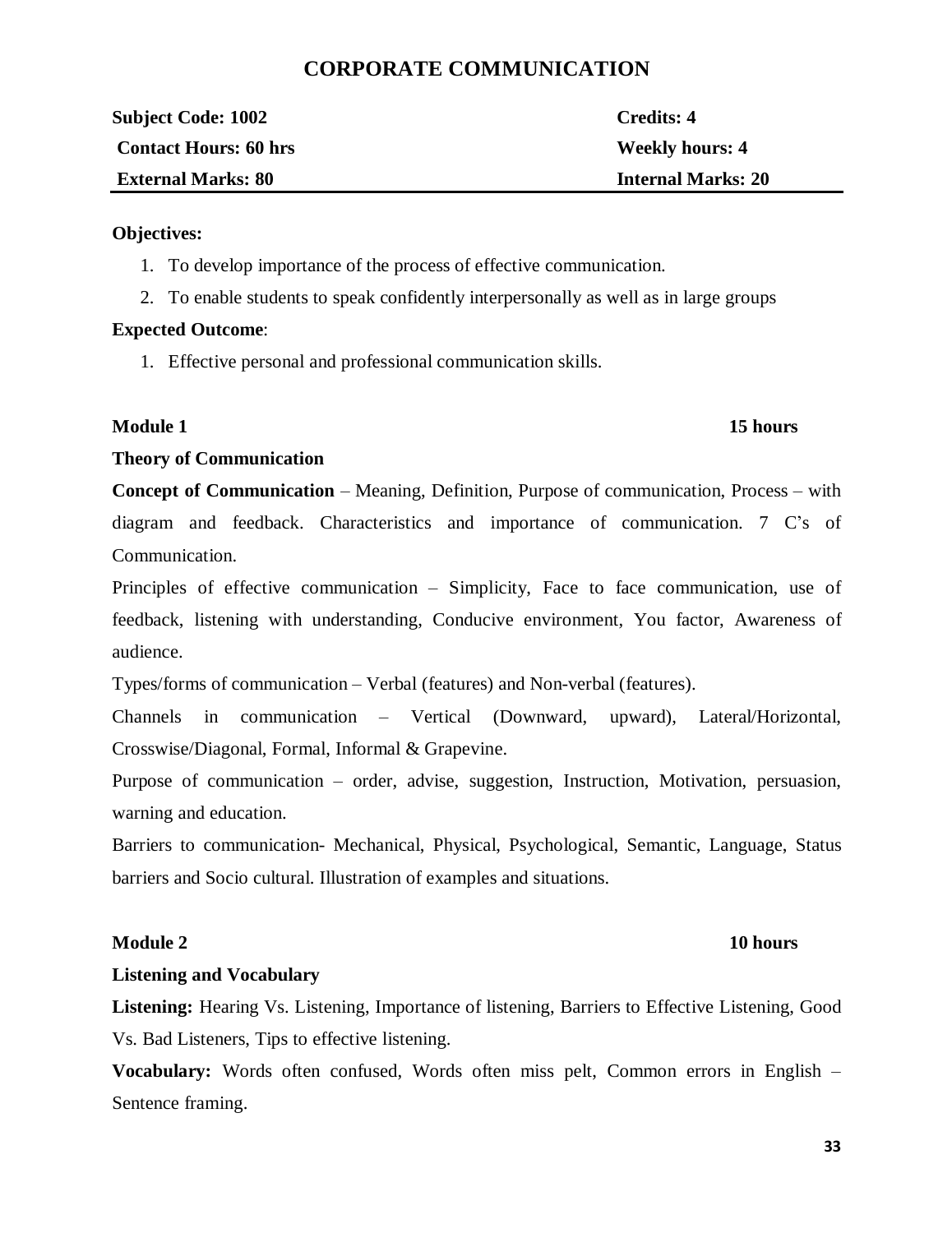Heteronyms, Homographs, Homonyms, Synonyms and Business jargons.

Development of coherent paragraphs.

### **Module 3 20 hours**

## **Business Correspondence and Report Writing**

**Business Correspondence –** Standard parts of the letter and optional parts, Layout, Types of business letters – Block, Indented, Modified block, Semi indented & Hanging out Style and Principles of Effective letter writing.

Memorandum – Essentials of a Memo, exercise writing in a Memo  $\&$  notice

Quotation – Essentials of Quotation, the Process of Quotations.

Tenders – Essentials of a tender, Inviting and Replying tender notices.

Writing routine (leave/resignation/request/etc) and Persuasive business letters – Sales (Enquiry, Order, Adjustment, Dispatch, Replying to Customer complaint), Claims, Complaints and Acknowledgement.

Letters of Appointment, Promotion, Termination, Appreciation, Recommendation and Reference.

**Report writing** – Business reports, Structure of a report, Types – Long and Short

## **Module 4 5 hours**

**Personnel Correspondence:** Resume preparation (Layout, Content, Features) – (Individual assignment to write resume can be given after explaining), Covering letter, Difference between a CV and a Resume.

## **Module 5** 10 hours

## **Presentation skills and Group communication**

**Presentation skills** – Elements of effective presentation, designing your presentation (No., Content, font, pointers, heading, etc in slides and latest in Slides, Hyperlinks, Master slides, and Prezi)

## **Group dynamics**

**Interviews** - Types of Interviews - Promotion, Grievance, Assessment, Problem, Reprimand, Stress, Panel, Stay/Exit, HR and Technical (job specific).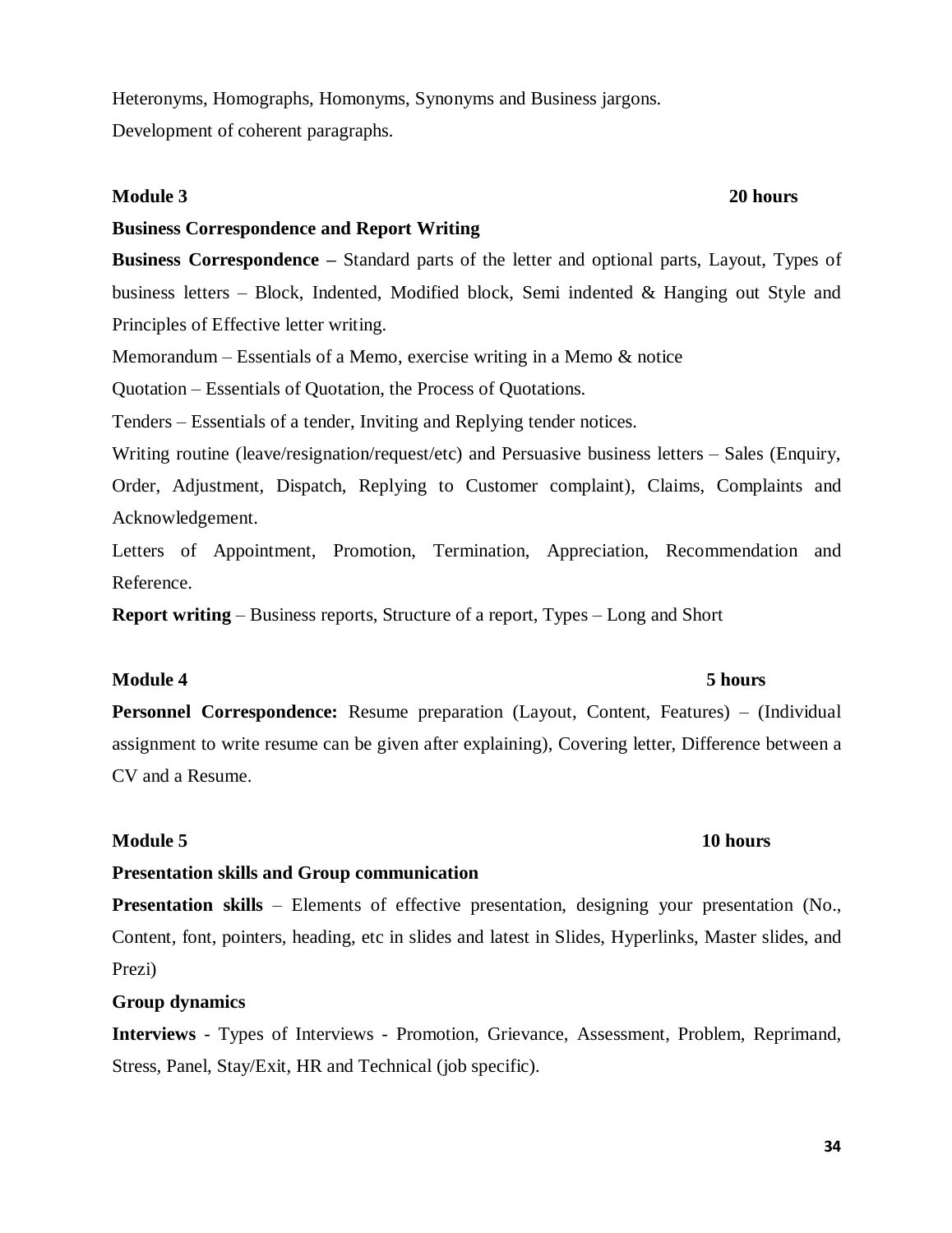**Meetings** – Importance, Advantages and Disadvantages, Role of a Chairperson, Role of participants, Notice of a meeting, Agenda, Quorum and Minutes of a meeting.

**Conference and Seminars** - Importance and differences.

**Public Relations –** Meaning, Importance & Press Note

### **Activities:**

- 1. Mock Interviews, Mock Meetings / Conferences
- 2. Book Reviews/Summarization, Note making
- 3. Reading Comprehension: Analysis of texts from the field of Literature
- 4. MC/Compeer Training
- 5. Activities in Group discussion, Group Presentations, Telephone etiquettes (Conference Call) & Oral cases in small groups.

### *Note:*

- 1. Practice should be provided in functional writing samples and improving writing skills should be a part of the exercise)
- 2. Improving Reading & Speaking skills and Guideline to effective public speaking should be the key focus of the activities.

## **Recommended Reading**

### **Essential Reading**

- 1. Dr. V. K. Jain, Dr. Omprakash Biyani, Business Communication, 2/e, S Chand Pub.
- 2. Urmila Rai, Business Comm., 9/e, Himalaya Publications

### **Suggested Reading:**

- 1. Lesikar, Petit & Lesikar's, Basic Business Comm, 10/e, Tata McGraw
- 2. Business Communication by Chaturvedi, Pearson Education
- 3. Balan,K.R. and Rayudu C.S. (1996) Effective Communication, Beacon New Delhi.
- 4. Benjamin, James (1993) Business and Professional Communication Concepts and Practices, Harper Collins College Publishers, New York.
- 5. Bhargava and Bhargava91971) Company Notices, Meetings and Regulations
- 6. Who moved my cheese Spencer Johnson: Who Moved My Cheese, Stephen Lundin, Ph.D, Harry Paul, Stephen Covey: Seven Habits of Successful People, George
- 7. Books by Narayan Murthy, Sudha Murthy, Nilekani, Chethan Bhagat and others.
- 8. C.S.G Krishnamacharyulu, Lalitha Ramakrishnan, Business Comm, Himalaya Publications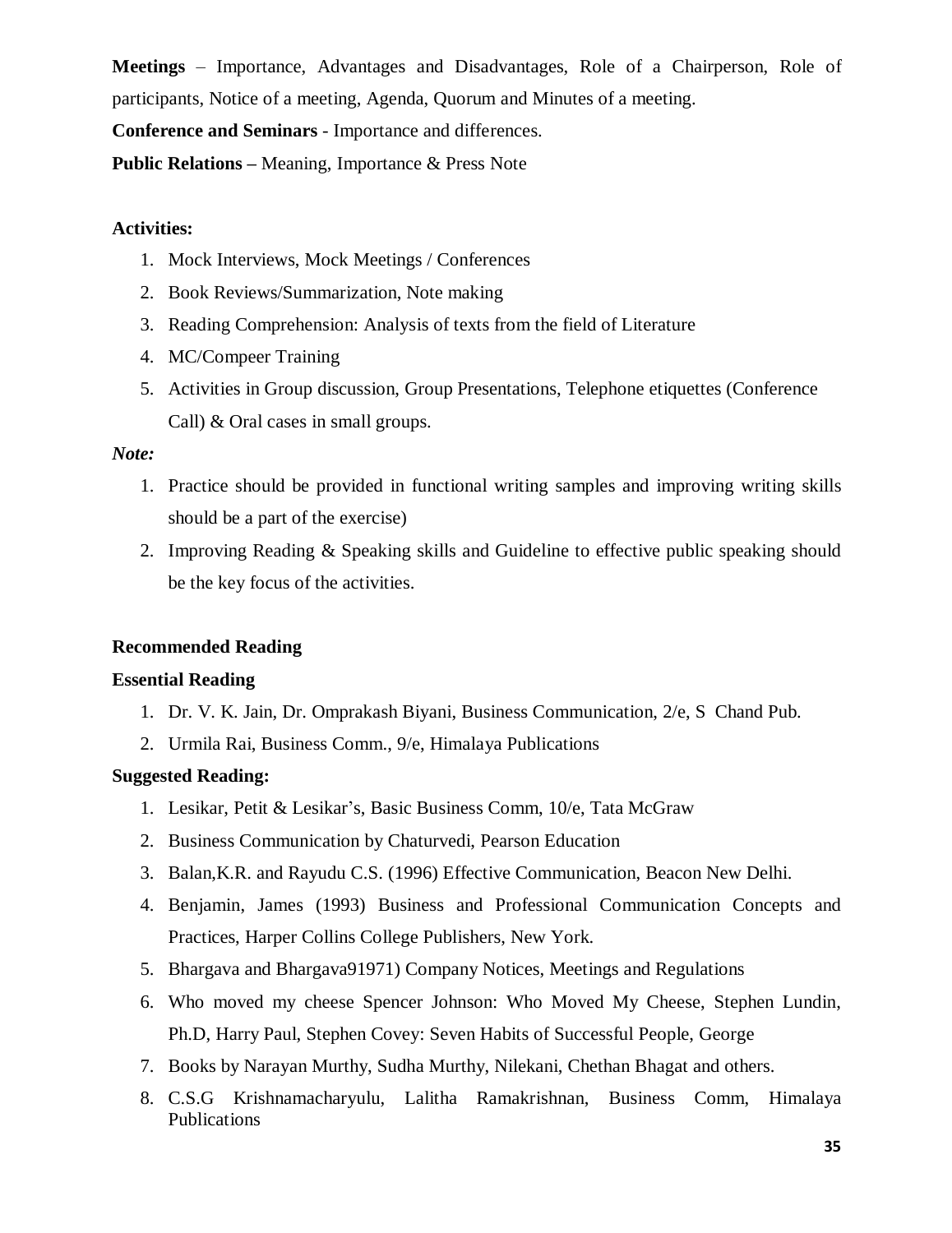## **Entrepreneurship Development**

| <b>Subject Code: 1003</b>    | Credits: 2                |
|------------------------------|---------------------------|
| <b>Contact Hours: 30 hrs</b> | <b>Weekly hours: 2</b>    |
| <b>External Marks: 40</b>    | <b>Internal Marks: 10</b> |

### **Objectives:**

- 1. To introduce the students to Entrepreneurship
- 2. To develop the students to become Entrepreneurial Managers

### **Outcome:**

1. By the end of the course students are expected to get the essential knowledge about the Entrepreneur and Entrepreneurship.

## **Module1:** 12 Hours

**Entrepreneur:** Meaning of entrepreneur; Evolution of the concept; Roles of an Entrepreneur, Types of Entrepreneurs, Intrapreneurship, Concept of Entrepreneurship, Evolution of Entrepreneurship, Development of Entrepreneurship; The Entrepreneurial Culture; Stages in Entrepreneurial process.

**Module 2:** 10 Hours

**Entrepreneurial Development and Training:** Entrepreneurial competencies, entrepreneurial Environment, The process of Entrepreneurial Development, Models of Entrepreneurial Development, Entrepreneurial Motivation, Entrepreneurial Training Methods.

## **Module 3:** 08 Hours

**Entrepreneurial Environment:** Global Entrepreneurship Environment, Business climate in India, Environmental factors affecting entrepreneurial growth, creating a Favorable Environment for entrepreneurship, Doing Business in India, Entrepreneurial Life Cycle.

## **Practical Component:**

## **Projects:**

- **1. Project-I:** Visit any local enterprise. Interview the entrepreneur; study his entrepreneurial journey, and prepare the profile of the entrepreneur not exceeding 2,000 words.
- **2. Project-II:** Interview an entrepreneur in your region and make a list of the factors that motivated the entrepreneur to start an enterprise. In class, compare your notes with others and prepare a list of the common motivating factors among all entrepreneurs.

## **Activities:**

- **1. Activity-I:** Presentation and Discussion on stories of Successful Entrepreneurs.
- **2. Activity-II:** Visit a local enterprise and study the profile of entrepreneur and identify the traits and also problems faced by the entrepreneur and present it in the class.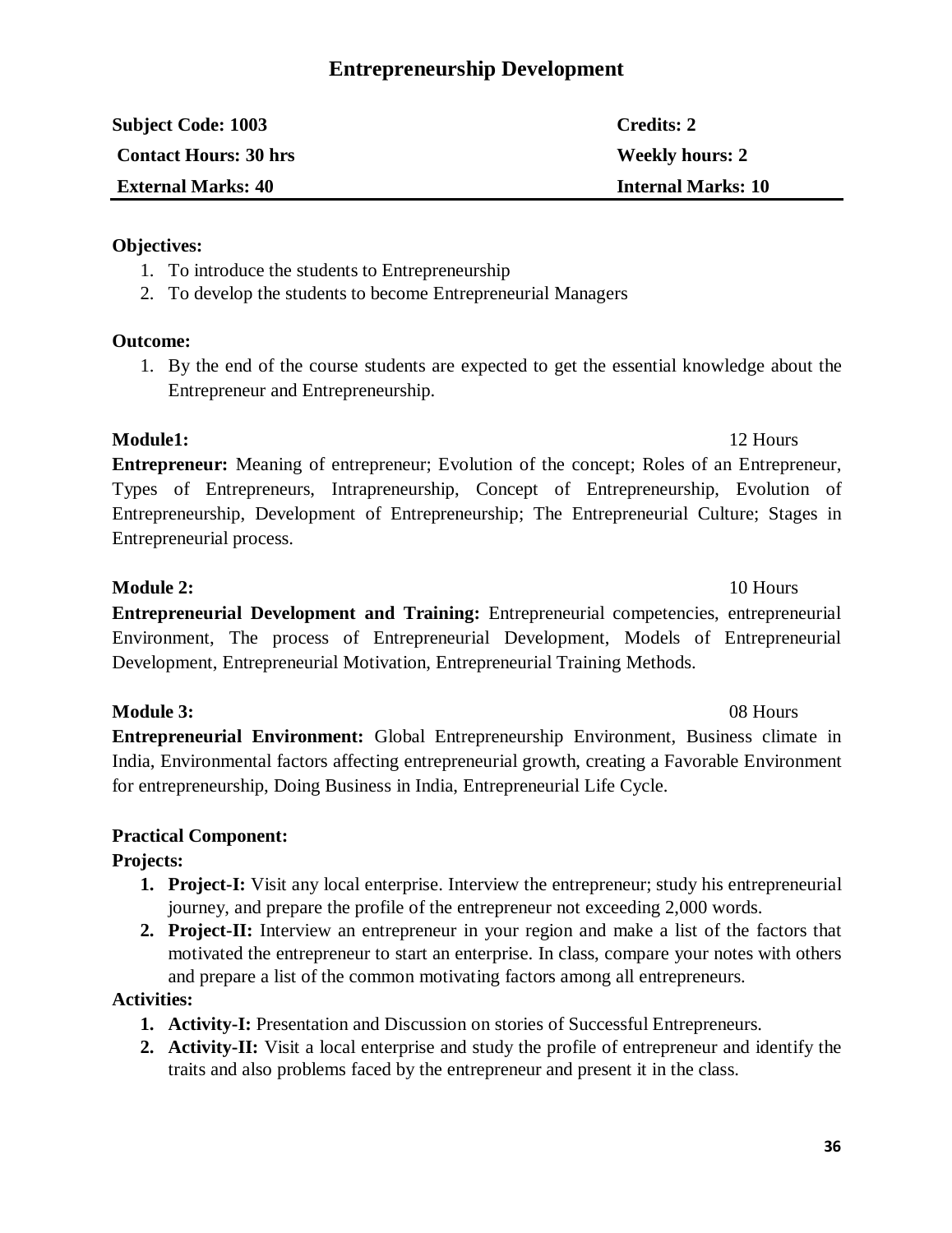## **Recommended Readings: Essential Reading**:

- 1. Fundamentals of Entrepreneurship & Small Business Management, by Vasant Desai, Himalaya Publishing House Pvt Ltd.
- 2. Entrepreneurship by Robert D Hisrich, Mathew J Manimala, Michael Peters & Dean Shepherad, McGraw Hill Eucation Pvt Ltd., Edition 2013.
- 3. Entrepreneurship Development by CharantimathPoornima, 2/e, Pearson 2014

## **References:**

- **1.** Entrepreneurship- Theory and Practice, by Raj Shankar,Vijay Nicole Imprints Pvt. Ltd., 2006
- **2.** , Corporate Entrepreneurship, Morris M H and Kuratko, D, Ft. Worth, TX: Harcourt, 2002.
- **3.** The Dynamics of Entrepreneurial Development & Management,  $5<sup>th</sup>$  Edition, by Vasant Desai, Himalaya Publishing House Pvt Ltd.
- 4. Small Scale Industries & Entrepreneurship, 9<sup>th</sup> Edition, by Vasant Desai, Himalaya Publishing House Pvt. Ltd.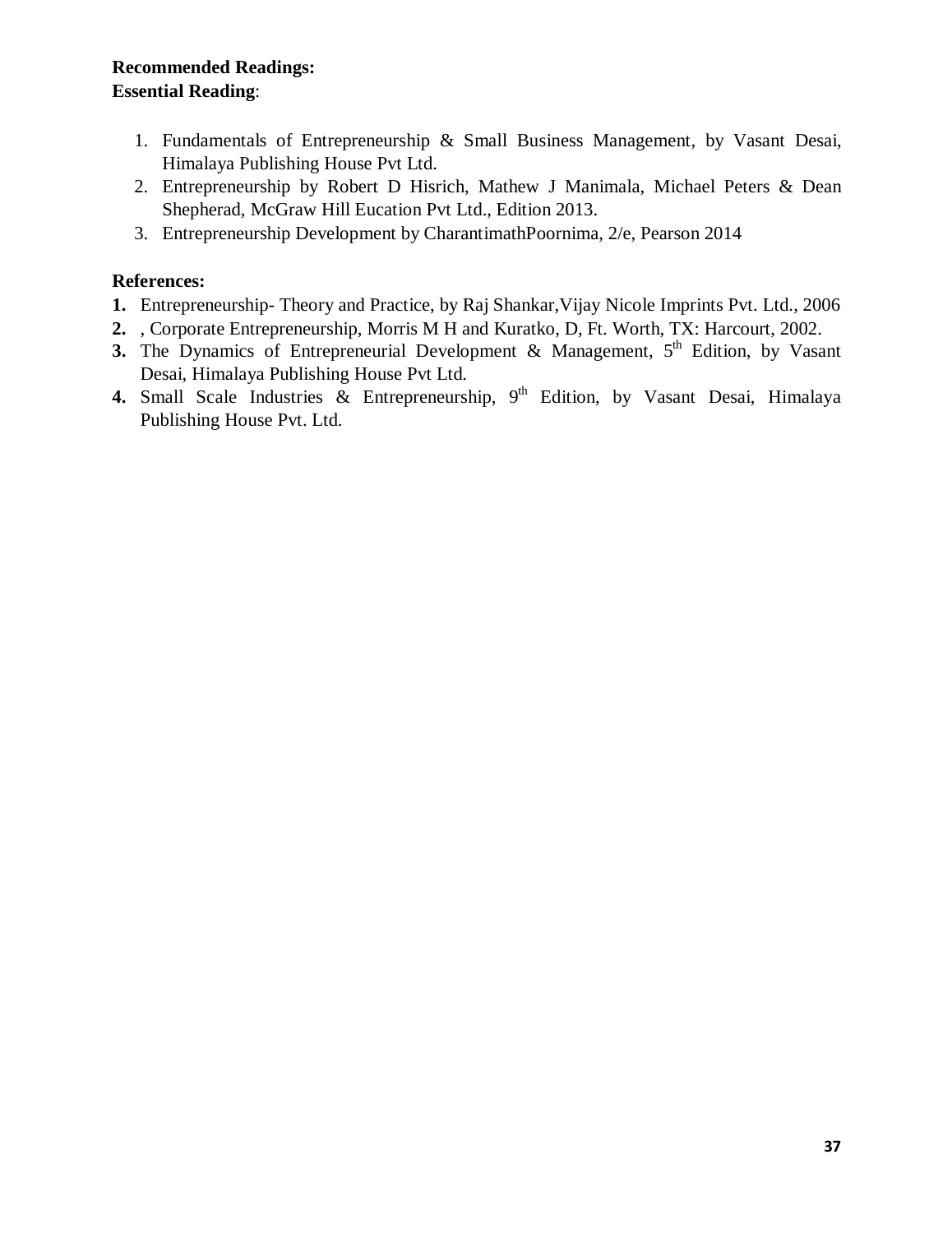## **Fundamentals of Management and Human Resources**

| <b>Subject Code: 1004</b>    | Credits: 4                |
|------------------------------|---------------------------|
| <b>Contact Hours: 60 hrs</b> | <b>Weekly hours: 4</b>    |
| <b>External Marks: 80</b>    | <b>Internal Marks: 20</b> |

### **OBJECTIVES:**

- 1. The course will introduce the students to fundamentals and practices of management in today's increasingly complex workplace.
- 2. The objective of the course is to familiarize the learner with the basic principles of human resource management—how an organization acquires, rewards, motivates, uses, and generally manages its people effectively.

#### **OUTCOME:**

1. This course will develop the basic human resources management skills which include planning, controlling, organizing, budgeting and communication, in all students regardless his /her area of specialization

#### **MODULE 1**

#### **Introduction to management 10 hours**

# Definition and Functions of management, an introduction to planning, organizing, directing, controlling, motivation and emerging trends in managements. Contributions by Management experts like Taylor, Fayol, Gilberth & Elton Mayo. Total Cost Management – value maximization of resources with special reference to HR,

### **MODULE: - 2**

#### **Introduction to HRM: Foundation Concepts 8 hours**

Nature and scope of Human Resource Management, Importance of HRM, Difference between Personnel Management and HRM, HR Manager: Qualities and Competencies, Changing Role of HR Manager, HRM Policy, Functions of HRM, Opportunities and Challenges of HRM and Emerging trends in HRM. Introduction to HR Audit and HR Analytics.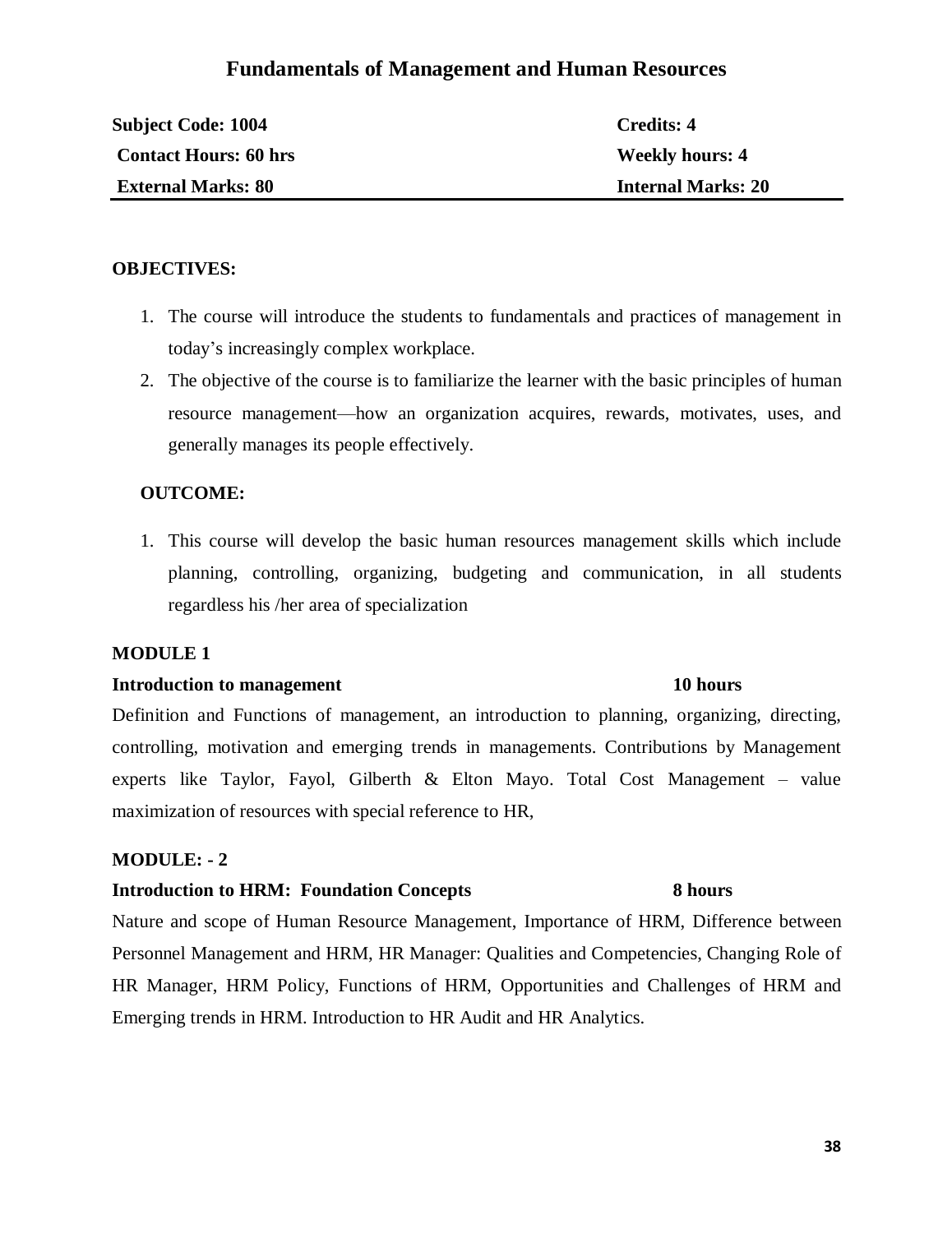#### **MODULE-3**

#### **Manpower Planning 12 hours**

*HR Planning-*Meaning, Objectives, Advantages and Disadvantages, Factors influencing HR Planning, Tools and Technique of HR Planning. Process of Manpower Planning (demand and supply forecasting. *Job Analysis***-**Meaning, Objectives and Skill Analysis (Competency based Job Analysis).*Job Design***-** Job Description and Specification, Job characteristics Approach to Job Design (Hackman and Oldham), SWOT analysis of individual and organization.

#### **Module: - 4**

## **HR Acquisition 12 hours**

*Recruitment-* Factors affecting Recruitment, Sources of Recruitment (Internal and External) Methods of Recruitment, E – Recruitment, Human Resource Outsourcing(HRO). *Selection-*Selection Criteria, Selection Process and Selection Tests, Interview process and types of interviews, Selection policy and Strategies, Challenges of Selection in today's world. *Placement and Induction* – Introduction, *Employee Mobility-* Internal Mobility: Promotion, Transfer, Demotion. External Mobility: Separations, Types of Separations, voluntary and non-voluntary separations.

### **MODULE- 5**

#### **Human Resources Development 8 hours**

# *HRD***-**Meaning and objectives, *Training and Development***:** Training -Meaning, TNA – Why Training – Where to look for Organizational Gaps ,Training Methods and Training Process, Development- Meaning , Objectives, *Career Planning and Career Development* – Meaning , Objectives , Need for Career Planning & Development.

## **Suggested Practical Exercises /Activities:**

- 1. Case Studies and presentations
- 2. Article Review from newspapers (Ascent , Opportunities) which have debates on current issues by HR practitioners
- 3. Visit industries (not just large, even SMEs identify what HR functions are performed and by whom) and learn by observation.

## **Essential Reading:**

- 1. Human resource Management bySeemaSanghi, Vikas publications.
- 2. Human Resource Management (10th Edition) by Gary Dessler, Prentice Hall

#### **39**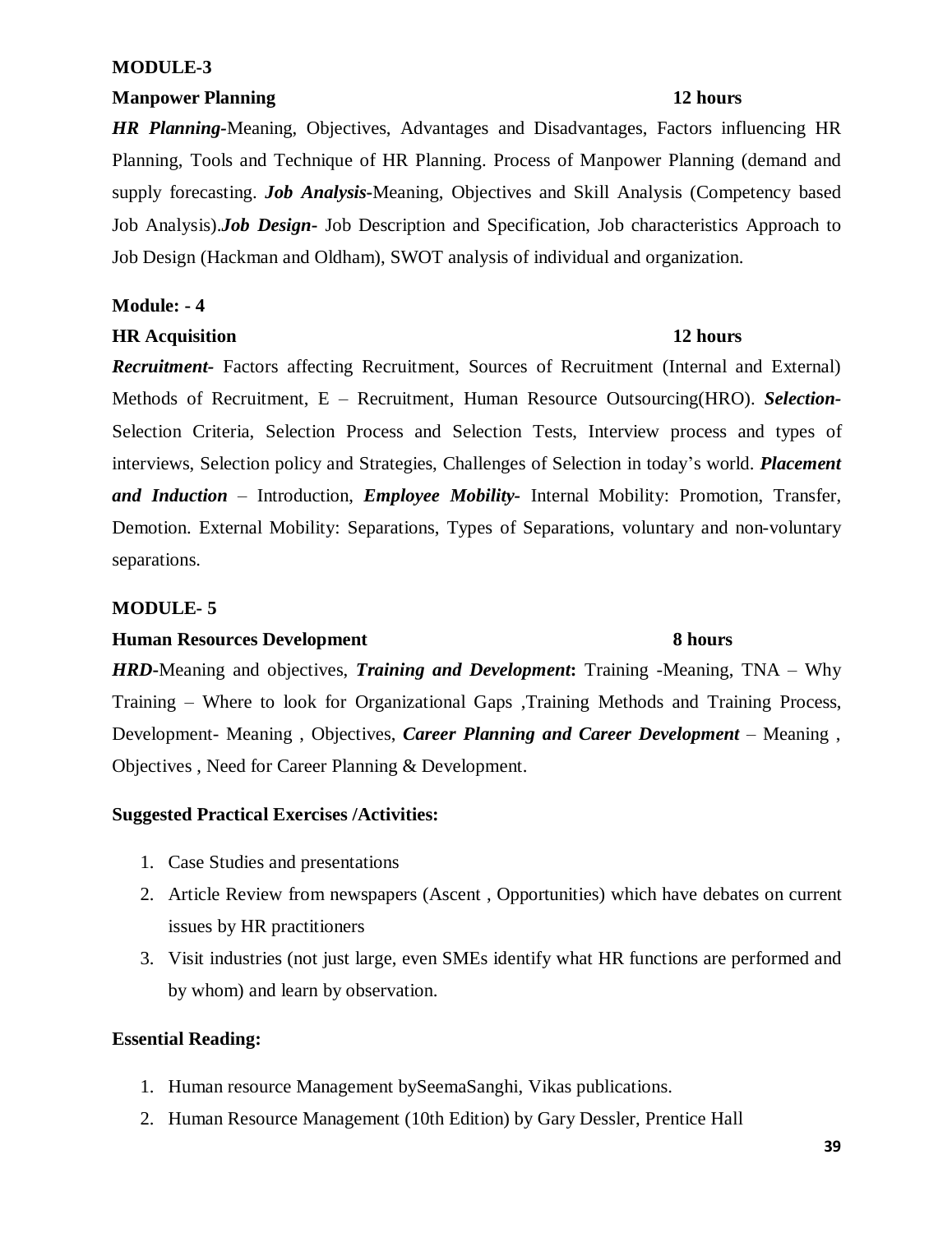- 3. Human Resource Management by P. Subba Rao, HPH
- 4. Edwin Flippo-Personnel Management
- 5. Managing Human resources Productivity, Quality of Work Life and Profits By Wayne F. Cascio,RanjeetNambudri , McGraw Hill Publications.

## **Reference Reading:**

- 1. Human Resource Champions, **-** Dave Ulrich,ISBN **–** 9780875847191.
- 2. The HR Value Proposition**,** David Ulrich, Wayne Brockbank**,** Harvard Business Press, 2005
- 3. Human capital Magazine.
- 4. Leadership by Warren Buffet

Websites:-

SHRM.org

http://www.shrm.org

www.humancapitalonline.com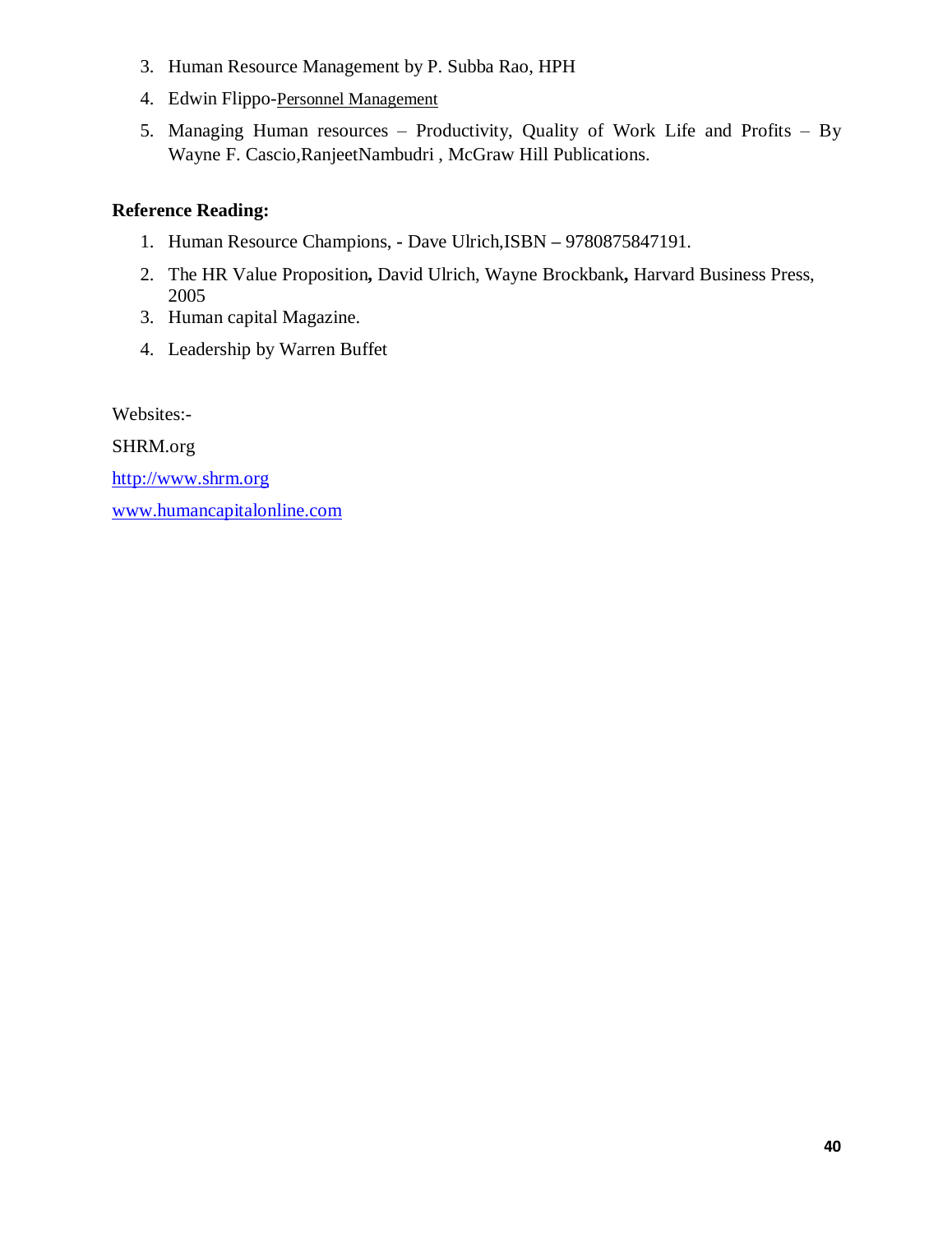## **Fundamentals of Marketing**

| <b>Subject Code: 1005</b>    | Credits: 4                |
|------------------------------|---------------------------|
| <b>Contact Hours: 60 hrs</b> | <b>Weekly hours: 4</b>    |
| <b>External Marks: 80</b>    | <b>Internal Marks: 20</b> |

## **Objectives:**

- 1. To enable the student to understand the marketing environment
- 2. To have an elementary knowledge of STP of marketing (segmentation, targeting, positioning)

### **Expected outcome:**

1. To equip the student with fundamental concepts of marketing

### **Module I – Fundamental concepts of Marketing (10 hours)**

Market – Definition, types of Markets, Market Places, Market spaces and Meta markets, Marketing , Marketing Management (Definition), what is marketed?

Marketing Process, Marketing Management Orientations (Concepts), Holistic Marketing Relationship Marketing, Integrated Marketing, Internal Marketing, Performance Marketing, Reverse Marketing (Demarketing)

Core Concepts of Marketing – Needs, Wants & Demands, Target Market, Positioning  $\&$ Segmentation, Offerings and Brand, Value and Satisfaction, Marketing Channels, supply Chain, Competition

Marketing Mix – Updating the four P's (Marketing Mix 4P's, Modern Marketing Management 4Ps, 4Cs)

## **Module II- Analyzing the Marketing Environment (8 hours)**

The Firm's Microenvironment – The Company, suppliers, Marketing Intermediaries, Competitors, Publics, Customers

The Firm's Macro environment – Demographic, Economic, Natural, Technological, Political, Social & cultural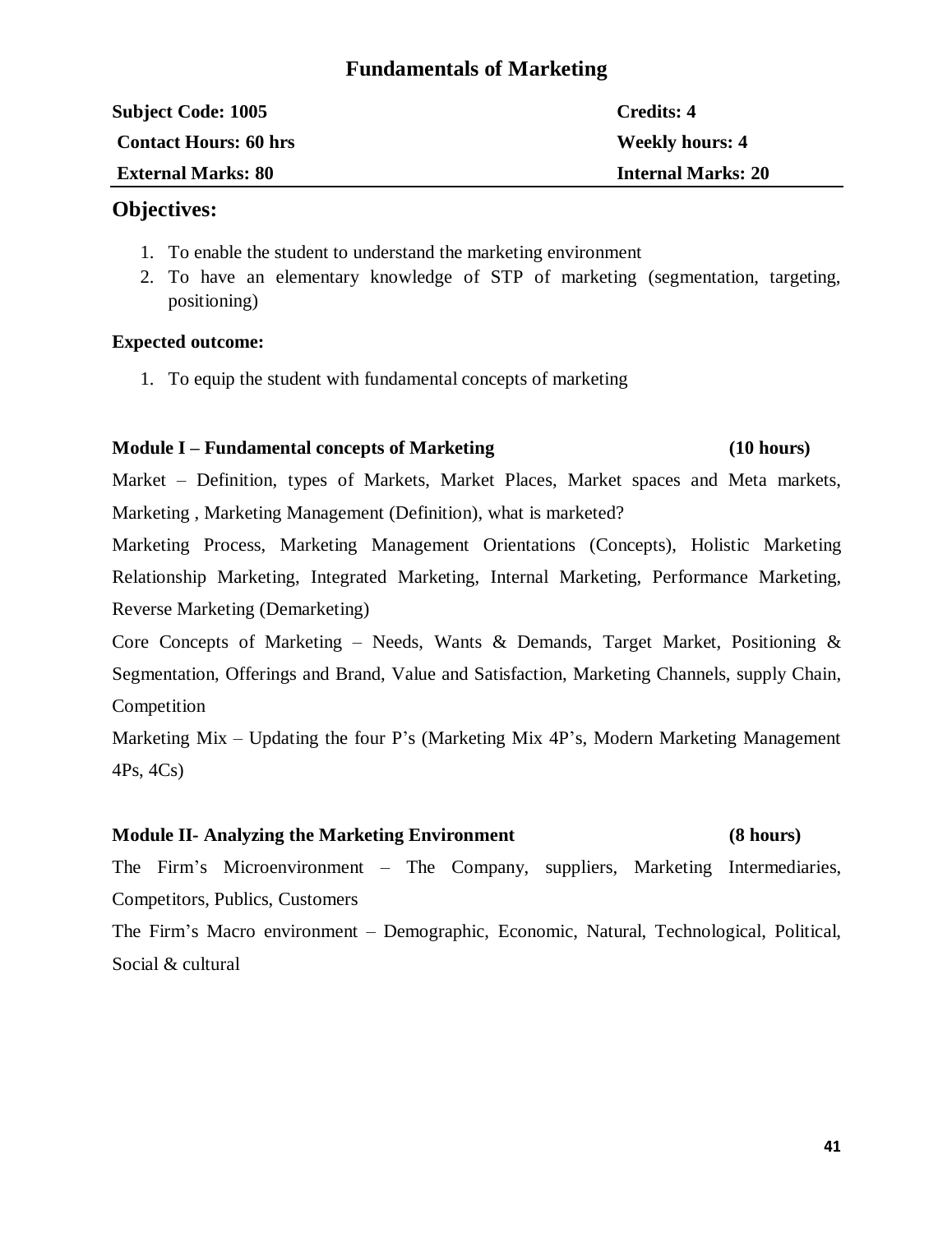#### **Module III – Know your Customer (12 hours)**

Analyzing Consumer Markets – Factors influencing Consumer Behavior, The buying decision process –the five stage model. Types of Buying Behaviors, Participants (roles) in consumer buying process.

Difference between Consumer Markets and Business Markets.

Analyzing Business Markets –Buying Situations, Participants in buying process, Stages in organizational buying process

#### **Module IV- Marketing Strategy – I (STP) (15 hours)**

Consumer Segmentation- Need for Segmentation, Basis of Segmentation - Geographic, Demographic, Psychographic and Behavioural.

Business Market Segmentation – Basis for Segmenting Business Markets – Micro and Macro basis.

Requirement for Effective Segmentation

Market Targeting –Evaluating market segments, Selecting target market segment, socially responsible target markets. Differentiation – Ways of differentiation for product offering Positioning –Positioning Maps, Choosing a right competitive advantage (How many differences to promote, which differences to promote), Selecting an overall positioning strategy.

#### **Module V – Marketing Strategy II (Marketing Mix) (15 hours)**

Levels of Product, Product Classification – Consumer goods classification, Industrial Goods Classification. Product Mix – Product mix width, product line length - Line stretching, Line filling, Line modernizing, Line featuring and pruning.

Designing the business portfolio – analyzing the current business portfolio (BCG Matrix, GE Matrix), developing strategies for Growth & Downsizing (Ansoff's Matrix)

Packaging & Labeling –Use of packing as marketing tool, objectives of packaging, Labeling

Branding – definition of brand, branding, importance of branding

Services marketing – additional 3Ps of marketing, characteristics of services marketing, difference between good and services marketing

Pricing Strategies – New product pricing strategies (Market Skimming, Market Penetration), Product mix pricing strategies (Product line pricing, optional product pricing, Captive product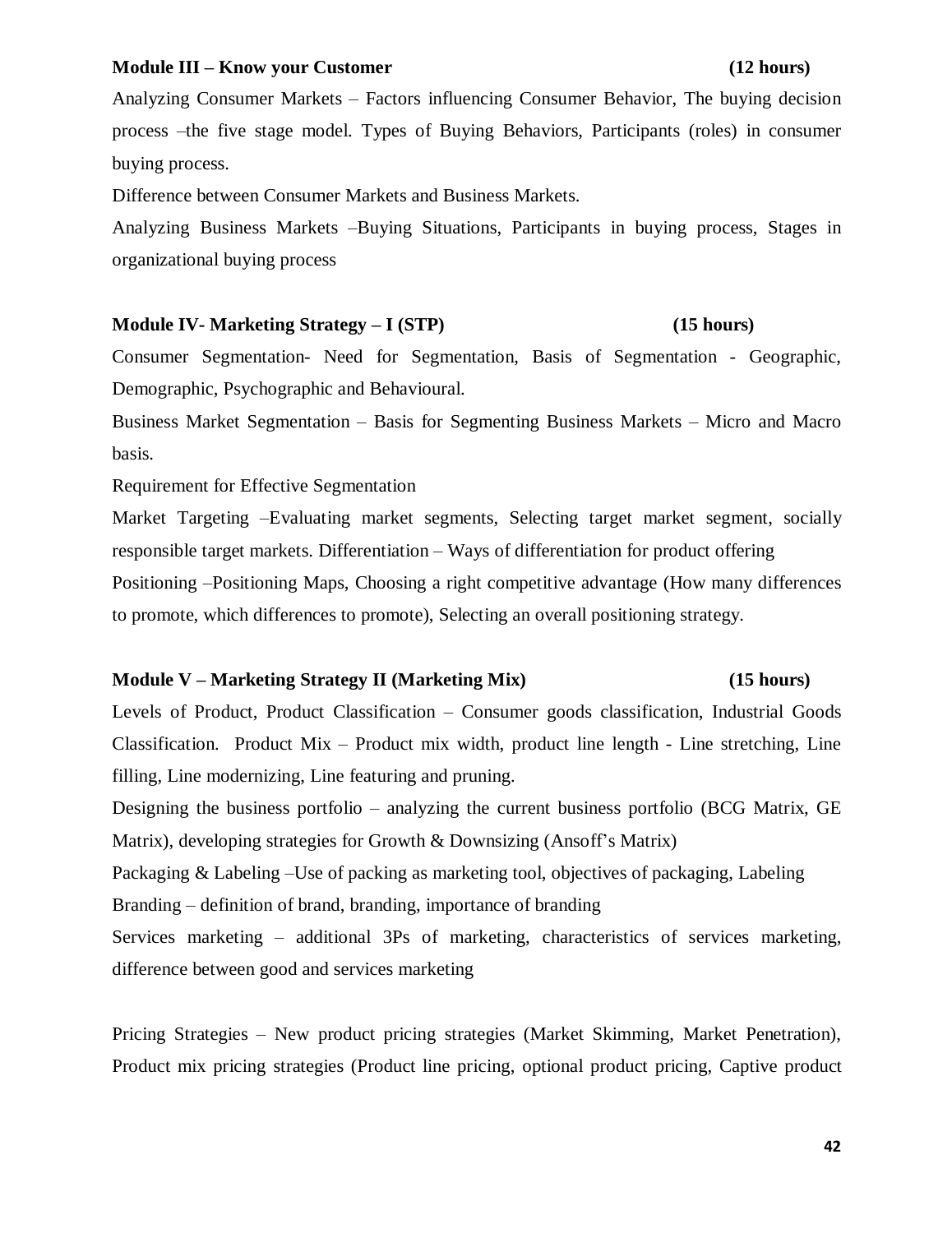pricing, byproduct pricing, product bundle pricing), Price adjustment strategies Marketing Channels –The importance of channel, push strategy, pull strategy,

Channel levels – consumer channel levels, industrial channel levels, distribution strategy (Intensive, Selective, and Exclusive)

Basics of Marketing communication mix (Advertising, Sales promotion, Events and experiences, public relations and publicity, direct marketing, interactive marketing, word of mouth, personal selling)

Product life cycles – Common product life cycle, Marketing strategies for Introduction, Growth, Maturity stage, & Decline stage

E- Commerce Marketing Practices (Pure Click companies, Brick & Click companies), M – commerce Marketing Practices

New Product Development Process, Ethical Issues in Marketing (4P's)

### **Activities:**

- 1. Visit a retail shop and note how the proprietor arranges items on the shelf. Also list out POPs(point of purchase) used
- 2. Identify different brands of similar products (FMCG) and arrange them in a product line
- 3. Go to a car showroom and find loans and car models bought in the previous month. Find the demographic details of buyers
- 4. Identify an e-retailer and study the promotional activities for any 5 brands

### **RECOMMENDED READINGS**

### **a) Essential Books**

- 1. Marketing Management A South Asian Perspective 14e Pearson, Philip Kotler, Kevin Keller, Abrahan Koshy, MithileshwarJha
- 2. Principles of Marketing 13e Pearson Philip Kotler, Gary Armstrong, PrafullaAgnihotri, EhsanulHaque
- 3. Marketing An Introduction –6e –Pearson Gary Armstrong, Philip Kotler
- b) **Reference Books** Marketing Planning & Strategy Thomson Sub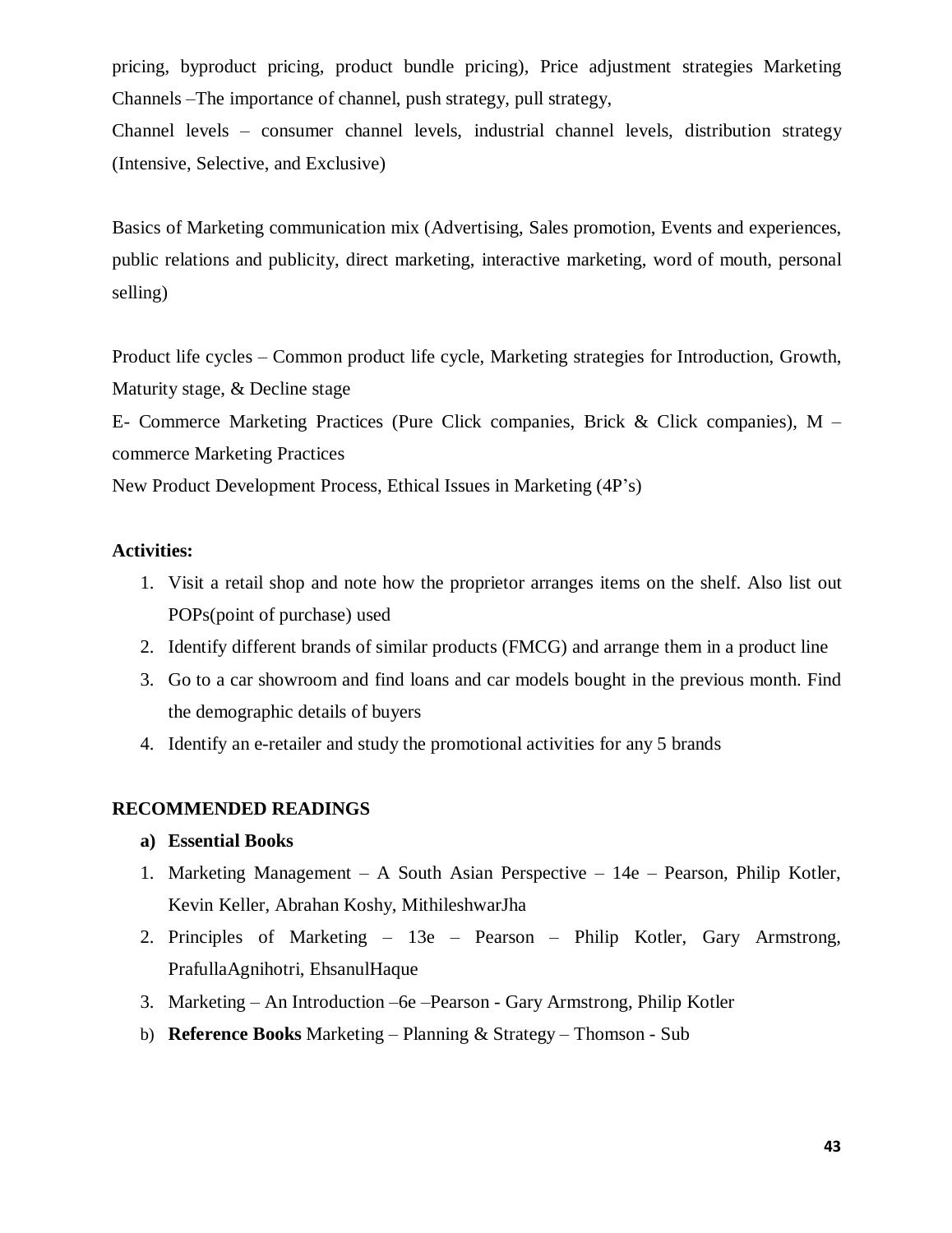## **MANAGEMENT ACCOUNTING**

| <b>Subject Code: 1006</b>    | Credits: 4                |
|------------------------------|---------------------------|
| <b>Contact Hours: 60 hrs</b> | <b>Weekly hours: 4</b>    |
| <b>External Marks: 80</b>    | <b>Internal Marks: 20</b> |

This course has been designed to help the students to understand the elements of Management Accounting which are used to make and support Management Decisions.

### **COURSE OBJECTIVE**:

1. To develop knowledge and understanding of Management Accounting techniques to support management in planning, controlling and monitoring performance in a variety of business context.

### **EXPECTED OUTCOME:**

Students shall be able to understand, analyze and interpret financial and cost accounting data for decision making

| <b>MODULE</b>  | <b>TITLE AND CONTENT</b>                                           | No. of       |
|----------------|--------------------------------------------------------------------|--------------|
|                |                                                                    | <b>Hours</b> |
| $\mathbf{1}$   | <b>Analysis of the Balance Sheet and Income Statement</b>          |              |
|                | Management Accounting; Relevance; Financial Information for        |              |
|                | Decision Making; Sources of Financial Information; Analysis of the |              |
|                | Balance Sheet and Income Statement; Decision Making Areas.         | <b>10</b>    |
| $\overline{2}$ | <b>Budgeting and Budgetary Control</b>                             |              |
|                | Nature and Purpose of Budgeting; Budget – Types of Budget –        |              |
|                | Functional Budget : Types of Functional Budget, Budget             |              |
|                | Preparation, Exercises (all Functional Budgets) - Master Budget -  |              |
|                | Flexible Budgets - Fixed Budgets – Exercises; Zero Base Budgeting; |              |
|                | Statistical Techniques - Time Series Analysis (Cyclical, Trend,    |              |
|                | Seasonal Variation and Random Elements) - Moving Averages-         |              |
|                | Trend Analysis - Regression Coefficients - Exercises; Budgetary    |              |
|                | Control and Reporting - Behavioural aspects of Budgeting           | 15           |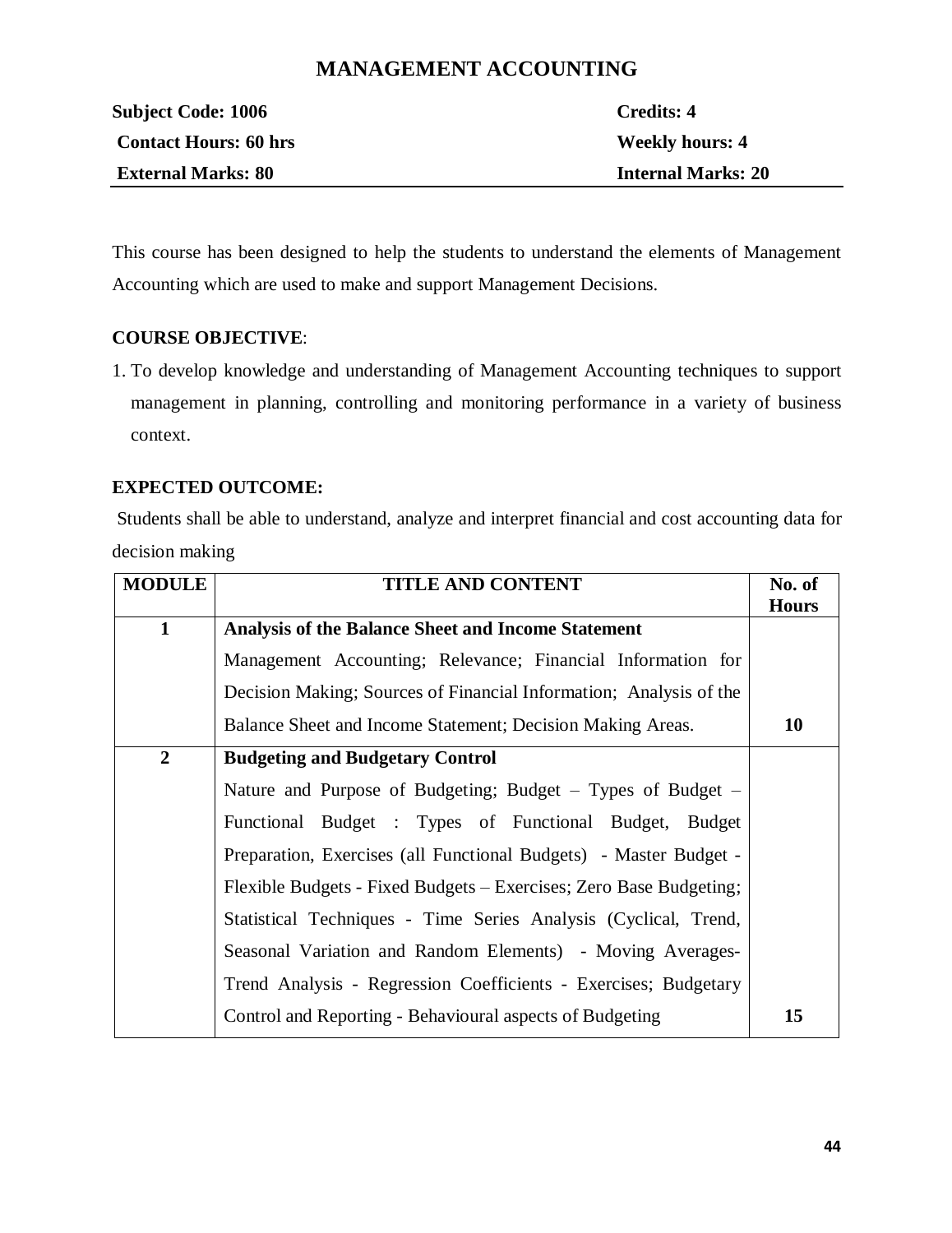| $\overline{\mathbf{3}}$ | <b>Marginal Costing</b>                                             |    |
|-------------------------|---------------------------------------------------------------------|----|
|                         | Concepts; Marginal Costing Techniques and Tools; Break Even         |    |
|                         | Analysis; Cost-Volume-Profit Analysis; Break-Even Charts; Profit    |    |
|                         | Charts; Marginal Cost Equation; Differential Cost Analysis; Stock   |    |
|                         | Valuation Under Marginal Costing; Composite Break-Even Point;       |    |
|                         | Marginal Costing and Decision Making (Single Product Pricing,       |    |
|                         | Multi Product Pricing, Replacement, Sales, etc.); Exercises         | 10 |
| $\overline{\mathbf{4}}$ | <b>Financial Performance Measurement</b>                            |    |
|                         | Concept; Significance; Cost Reductions and Value Enhancement;       |    |
|                         | Financial Measures (Profitability, Liquidity, Activity, Financial   |    |
|                         | Adaptability and Gearing -Exercises) - Ratio Analysis - Types of    |    |
|                         | Ratios - Exercises; Comparative Analysis of the Balance Sheet and   |    |
|                         | Income Statement (Common Size Analysis & Trend Analysis),           |    |
|                         | Funds Flow and Cash Flow Analysis; Non-Financial Measures;          |    |
|                         | Exercises                                                           | 15 |
| 5                       | <b>Earning Quality</b>                                              |    |
|                         | Concept; Tools of Earning Quality Measurement, Exercises;           |    |
|                         | Earnings Management - Concept and Tools; Potential Red Flags,       |    |
|                         | Valuation of Intangibles: Intellectual Property; Intangibles; Brand |    |
|                         | <b>Valuation</b> ; Exercises                                        | 8  |

## **RECOMMENDED BOOK:**

1**.** Management Accounting by Khan and Jain, Tata McGraw-Hill

## **REFERENCE BOOKS AND SUPPLEMENTARY READING MATERIALS:**

- 1. Introduction to Management Accounting by Horngren, Pearson
- 2. Management Accounting by Pandey I M, Vikas Publication.
- 3. Accounting for Management by Bhattacharyya S K and Dearden J, Vikas Publication.
- 4. Management Accounting: Principles and Practice by Sahaf M A, Vikas Publication.
- 5. Management Accounting by Colin Drurry
- 6. Indian Journal of Finance
- 7. The Management Accountants Journal of ICAI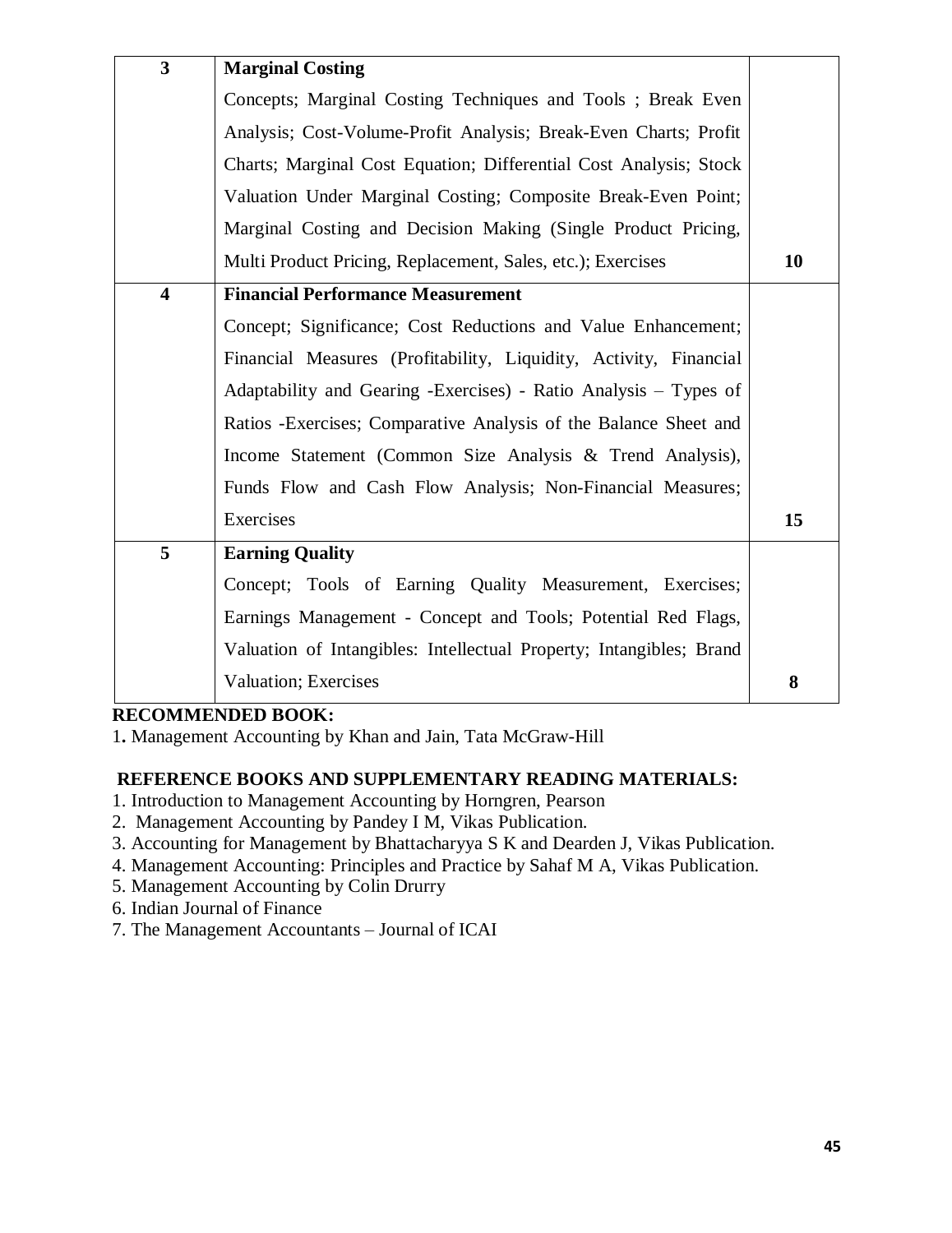## **MANAGERIAL ECONOMICS**

| <b>Subject Code: 1007</b>    | Credits: 4                |
|------------------------------|---------------------------|
| <b>Contact Hours: 60 hrs</b> | <b>Weekly hours: 4</b>    |
| <b>External Marks: 80</b>    | <b>Internal Marks: 20</b> |
|                              |                           |

### **Objectives**:

- 1. To introduce economic concepts, components and inter relations with a managerial perspective.
- 2. To develop an economic logic of thinking in utilizing the resources

#### **Expected Outcome**:

1. To develop decision making & planning skills in resolving business problems.

#### **Module I**: **12 Hours**

## **Introduction**

**Introduction to Economics**, Nature, Scope & Basic Economic Problems, PPC.

**Managerial Economics** – Definition, Nature, Scope, Objectives (Decision Making, Forward Planning, Problem Solving process) & Importance.

**Fundamental Concepts** – Opportunity Cost, Incremental Cost, Discounting Principle, Equi marginal Principle & Time Perspective.

**Theories of the Firm** – William Baumol's theory of Sales Maximisation

### **Module II**: **14 Hours**

## **Demand and supply analysis**

**Utility Analysis** – Meaning and Nature. Consumer's Surplus

**Demand** – Meaning, Function, Schedule Demand Equation (Simple problems), Types, Law (assumptions, explanation, reasons  $\&$  exceptions), Change in demand  $\&$  change in Qty demanded.

**Elasticity of demand**– Price, Income, Cross & Advertisement Elasticity (Types), Methods of Measurement of Price Elasticity. Problems on Ratio method.

**Supply** – Meaning, Function, Law & Elasticity of Supply.

**Price Mechanism** – Equilibrium of Price and Demand (Dynamic analysis), Simple problems

**Demand Forecasting** – Meaning, levels, Features, Importance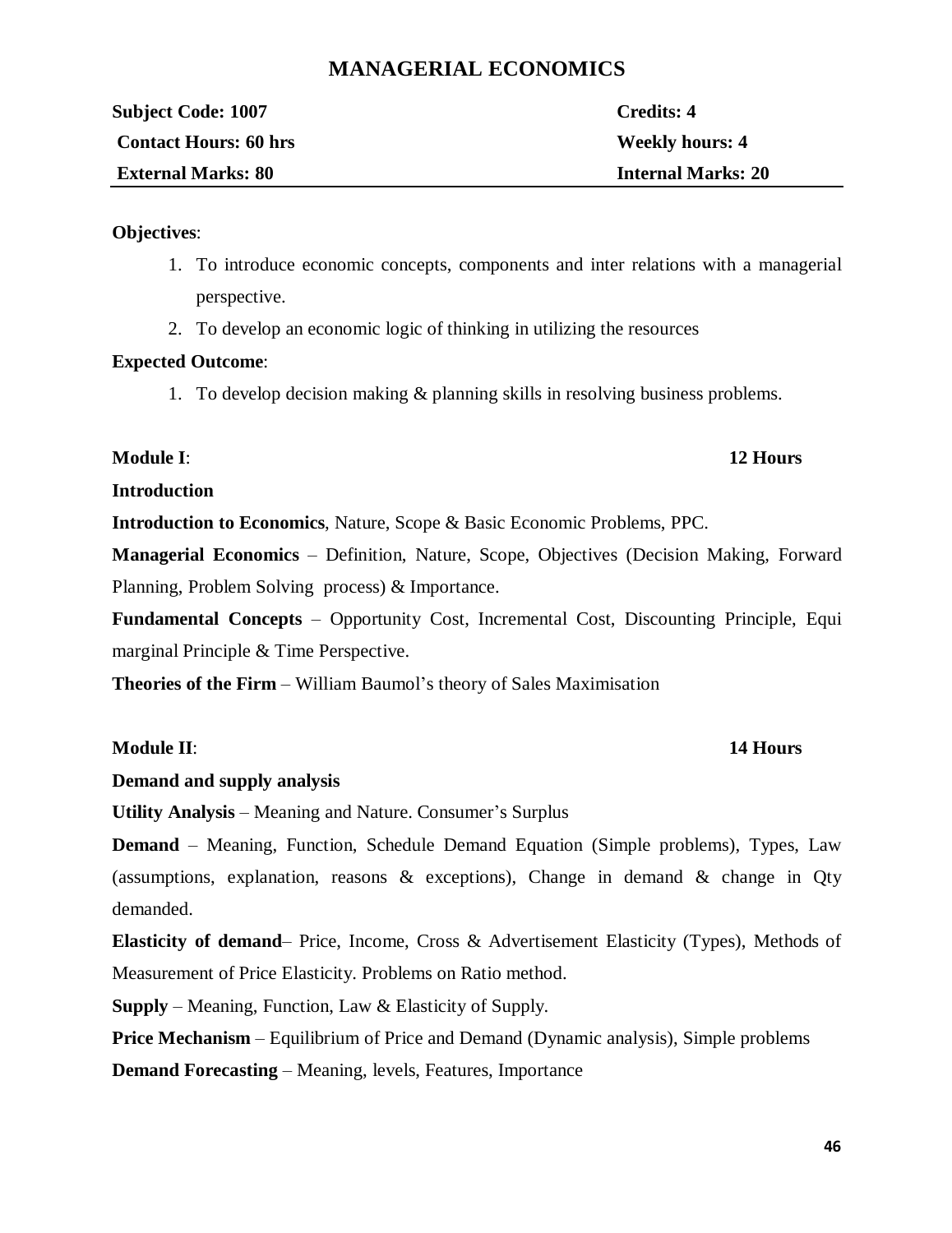**47**

# **Demand forecasting** for New and Existing products- Survey & Statistical methods (Problems on Least Square method of trend projection).

## **Module III**: **10 Hours**

## **Production analysis**

**Production** - Meaning, Factors of production, Production function (Short & Long term), Cobb-Douglas Production function- an introduction.

**Laws of Production**- Law of Variable Proportions & Laws of Returns to Scale An introduction to Iso-quants, Iso- Cost, Ridge lines and Producer's Equilibrium Economies & Diseconomies of Scale and Scope (internal/External)

## **Module IV: 16 Hours**

## **Market analysis**

**Cost Analysis:** Meaning, Types, Classification of Cost, Cost Curves, Problems. Relation between Costs, AC & MC and LAC.

**Revenue Analysis:** Meaning, Types and Revenue curves. Revenue under Perfect and Imperfect Markets

**Market Analysis:** Meaning, Types and Classification. Perfect Competition, Monopoly, Monopolistic Competition, (Features and equilibrium, Long & Short term) and Oligopoly (only features). Meaning of Duopoly, Monopsony, oligopsony.

## **Module V: 10 Hours**

## **Pricing & profit analysis**

**Pricing** – Meaning, determinants, objectives and Policies (Pricing methods – Cost based (cost) plus, MC, ROR), objectives based (Profit & Sales maximization), competition based (going rate, penetration and entry deterring))

**Profit** – Meaning, Types, Objectives & Theories (Risk & uncertainty theory, Innovation theory) **Break Even Analysis** – Meaning, Features, BEP (Diagram), Importance and Application of BEP in management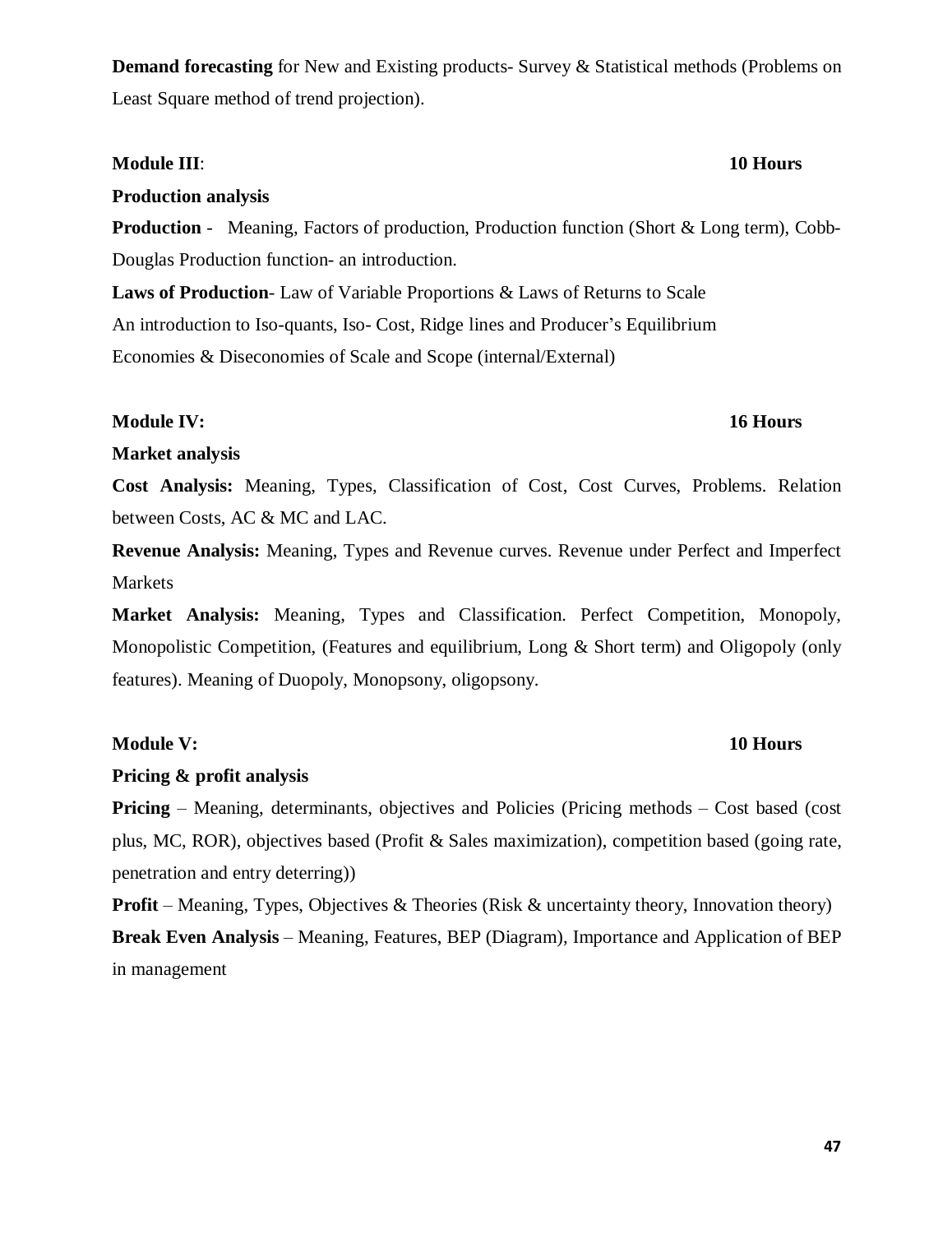## **Activities:**

- 1 Article, Concept, News reviews, Case studies, etc
- 2 Presentations, GD, Quiz, CBR, Guest lectures, TED talk, Debates, etc.
- 3 Assignments, mini projects, etc
- 4 Profile of Adam Smith, Marshall, Keynes, Myrdal, Amartya Sen, JN Bhagwathi (indicative).

## **Recommended Reading**

## **Essential Reading:**

- 1 Managerial Economics by D.N.Dwivedi, 7<sup>th</sup> Ediction, VPH
- 2 Principles of Micro Economics by Taylor J. and Gugnani R. (Glocal edition), Biztantra

## **Suggested Reading:**

- 1 Economics by Samuelson P and Nordhaus, TMH
- 2 Managerial Economics by Petersen, Lewis and Jain S, Pearson South Asia Edition
- 3 Principles of Micro Economics by Salvatore D, Oxford UP, International Edition.
- 4 Managerial Economics by Kalkundrikar A.B. and Kulkarni A.N.
- 5 Managerial Economics by D.M. Mithani, HPH

## **Other Resources:**

1 Indian Journal of Economics and Business, www.ijeb.com, serials publication.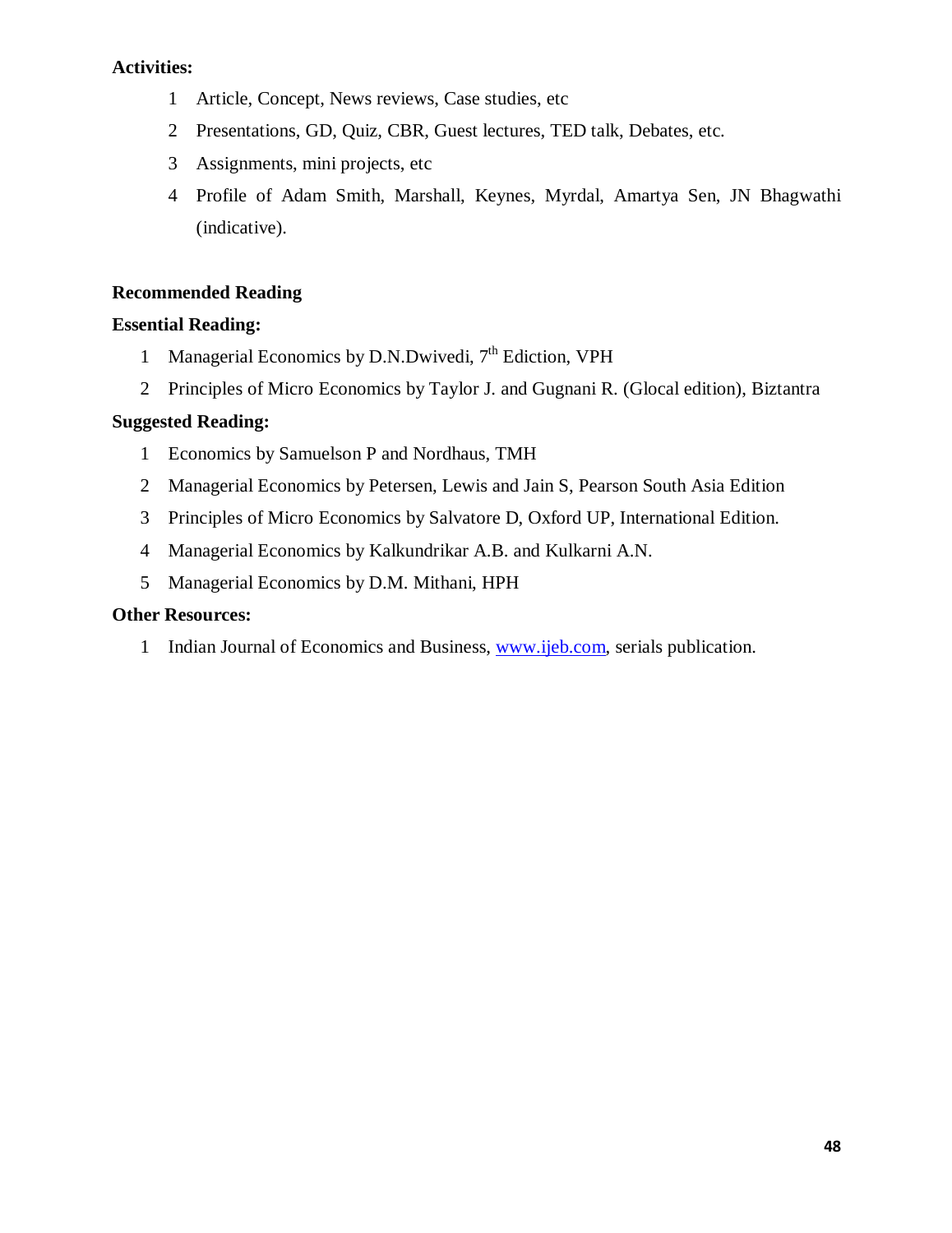## **SOFT SKILLS**

| <b>Subject Code: 1008</b>    | Credits: 4                |
|------------------------------|---------------------------|
| <b>Contact Hours: 60 hrs</b> | <b>Weekly hours: 4</b>    |
| <b>External Marks: 80</b>    | <b>Internal Marks: 20</b> |
|                              |                           |

### **Objective:**

- 1. To introduce the concept of Personal, Corporate and Social etiquettes for the students.
- 2. To equip students to be ready to adapt corporate culture easily.

### **Expected Outcome:**

The students to develop professional and pleasing personality.

### **Module I: Personal Skills 10 hours**

Self Introduction, Grooming standards and dressing, health and hygiene, courteous phrases, banquet etiquettes

### **Module II: Corporate Etiquettes 10 hours**

Communication Skills – Oral and Written, understanding symbols, corporate etiquettes, Meeting etiquettes – Reporting and Minutes of the meeting

## **Module III: Social Skills 10 hours**

Socialization, Telephone etiquettes, Email etiquettes, SMS etiquettes, Net-iquettes, Dealing with difficult people.

## **Activities:**

- 1. Write an email to the Chairman/Director of your department seeking a permission to conduct Sports Tournament at the campus
- 2. Role Play of a Meeting and students to submit the minutes of the meeting and submit
- 3. Students to give their self introduction in class
- 4. Students to learn and report different etiquettes followed at different types of industries
- 5. List out courteous phrases and try to use most of them in day to life.
- 6. Visit an organization of your choice and study organization culture and present a report of the same.